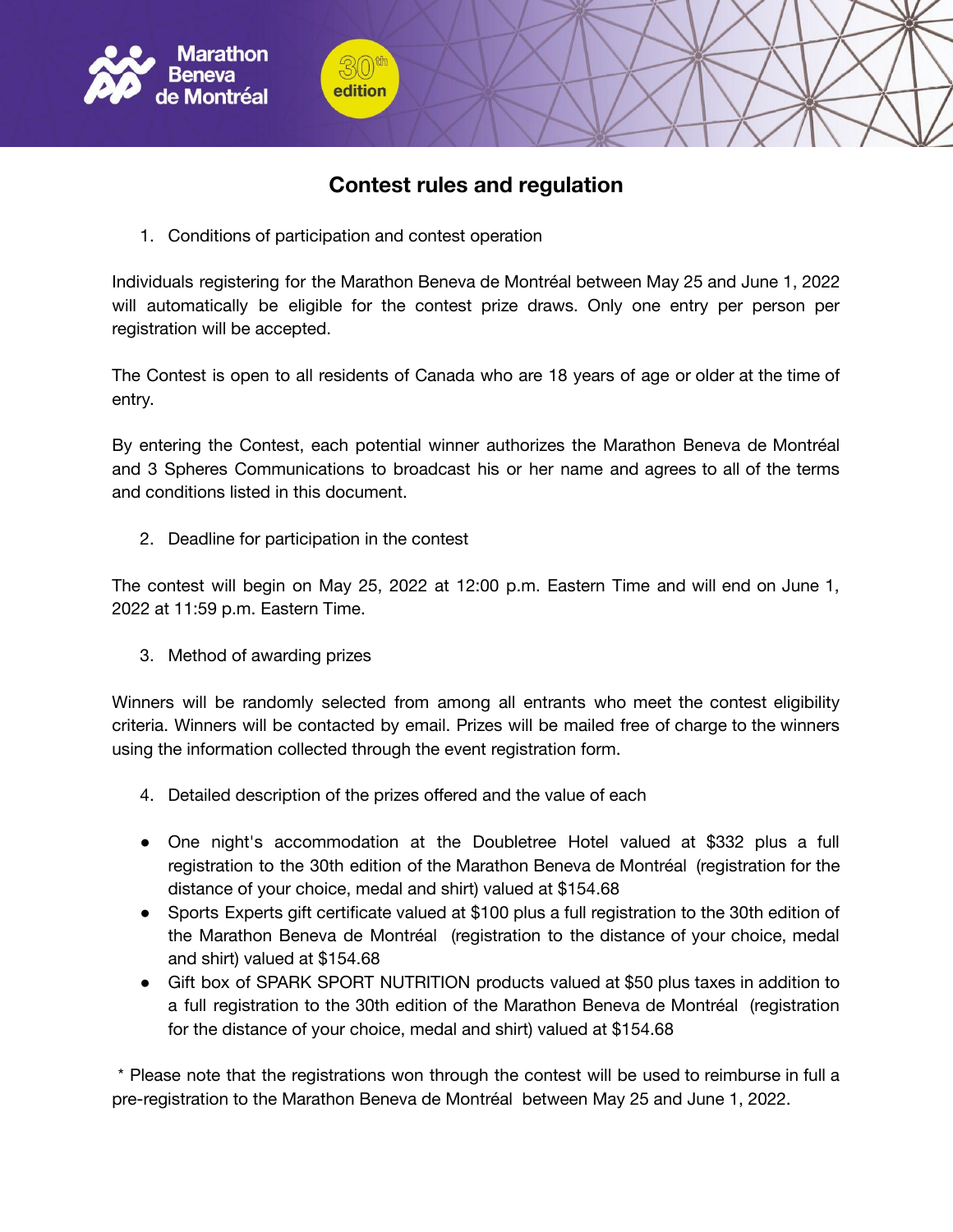5. Designation of prize winners

The winners will be announced on June 2nd on the Marathon Beneva de Montréal social networks.

6. Persons excluded from the contest

The person for whose benefit a publicity contest is held, his employee, his representative, his agent or a member of the jury and the persons with whom they are domiciled are not eligible to participate in this contest.

7. General conditions

The Contest is in no way organized, endorsed, sponsored or administered by or in association with Instagram or Facebook. Any questions, comments or complaints should be directed to the Marathon Beneva de Montréal or 3 Spheres Communications.

The Marathon Beneva de Montréal and 3 Spheres communications reserve the right, subject only to the approval of the Régie des alcools, des courses et des jeux du Québec (the "Régie"), to cancel, modify or suspend the Contest (or amend these Official Rules) in any way, in the event of an accident, printing error, administrative error, computer virus, bugs, tampering, unauthorized intervention, fraud, technical failures or any other cause beyond the reasonable control of Le Marathon Beneva de Montréal and 3 Sphères communications that may compromise the security or proper conduct of the Contest in accordance with these Official Rules, without liability to any person, including Contest participants.

The Contest is administered by the Marathon Beneva de Montréal and 3 Spheres communications. All decisions made by the Contest Organizer with respect to the Contest are final, without right of appeal and are binding on all participants. The Contest is subject to the laws and regulations of the province of Quebec and the federal and municipal laws and regulations applicable therein. As a condition of participating in the Contest, to the extent permitted by law, each entrant acknowledges and agrees that any litigation or claim arising out of or relating to the Contest shall be resolved individually, without resort to any form of class action, and exclusively by the competent court in the judicial district of Montreal, Province of Quebec to the exclusion of any other jurisdiction and that the competent court will apply the laws in force in the Province of Quebec without regard to its rules or provisions relating to jurisdiction or conflict of laws.

In addition, with the exception of expenses incurred by the entrant to enter the Contest, each entrant waives all rights to claim punitive, incidental or consequential damages or any other damages, including attorneys' fees and disbursements. Any litigation respecting the conduct or organization of a publicity contest may be submitted to the Régie des alcools, des courses et des jeux du Québec (the "Régie"), to cancel, modify or suspend the Contest (or to amend these